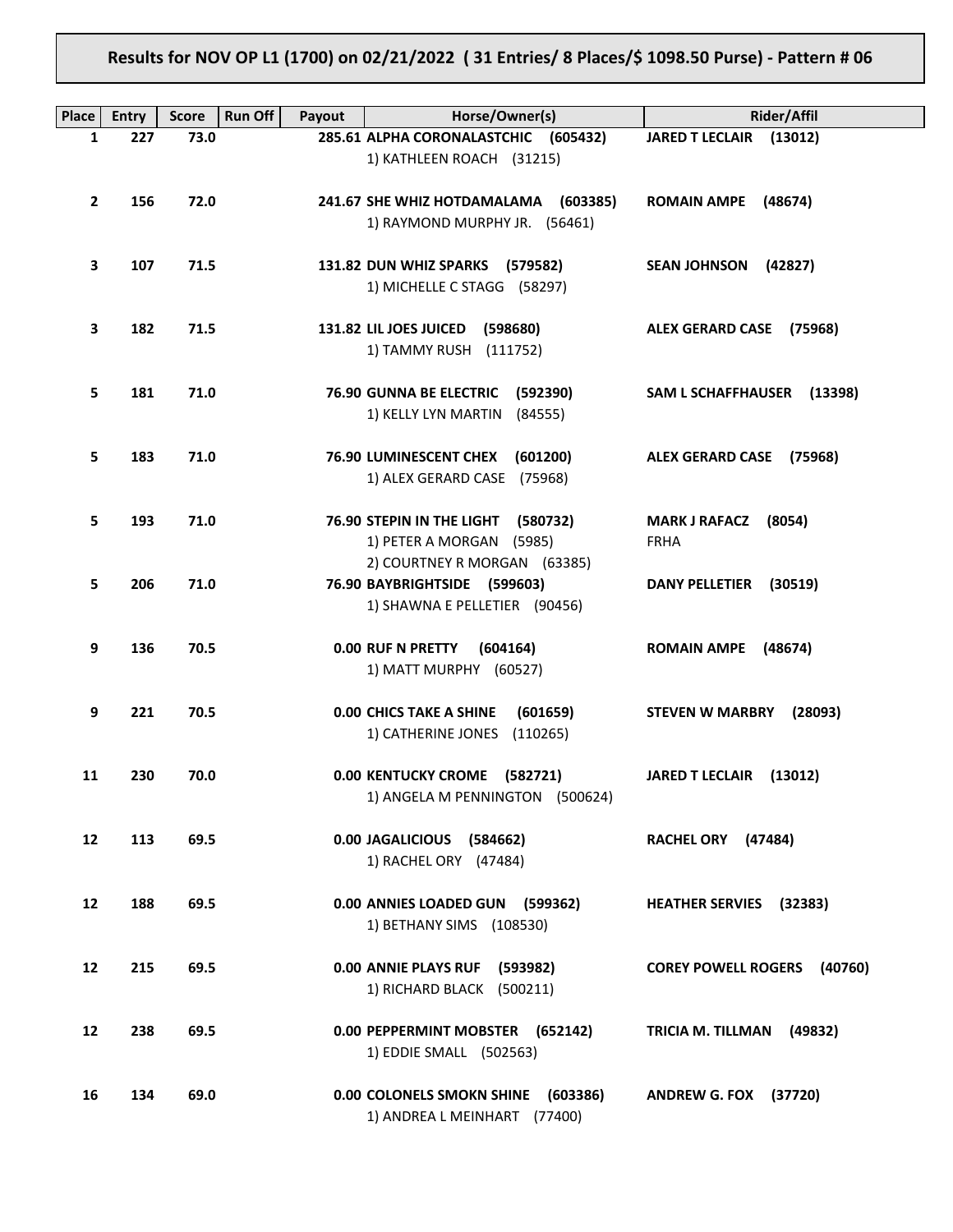| 16 | 236  | 69.0        | 0.00 MINE WOULD BU<br>(605750)<br>1) HAROLD G. CLEMMER JR. (55121)              | <b>NATHAN L. MORTON</b><br>(46013)            |
|----|------|-------------|---------------------------------------------------------------------------------|-----------------------------------------------|
| 16 | 242  | 69.0        | 0.00 STEP STONES (602849)<br>1) DIANNA WOLFSON (99312)                          | <b>JOSIANE GAUTHIER</b><br>(19376)            |
| 16 | 243  | 69.0        | 0.00 FLINNDERELLA (603886)<br>1) JANET M ESCOE (26293)                          | <b>JOSIANE GAUTHIER</b><br>(19376)            |
| 20 | 151  | 68.5        | 0.00 IGGY POPS (653489)<br>1) DANAE E WATKINS (111766)                          | <b>COREY POWELL ROGERS (40760)</b>            |
| 21 | 226  | 68.0        | 0.00 GVG PALE FACED CHIC (602477)<br>1) DIRTY MONEY LLC (501683)                | <b>JESSE JOHN CHASE</b><br>(29634)            |
| 22 | 177  | 67.5        | 0.00 SPANGLED STARLIGHT (599669)<br>1) COLE E JACOBS (83059)                    | THOMAS W HOYT (10662)                         |
| 23 | 210  | 67.0        | 0.00 CASH BIG CHEX (577492)<br>1) NICHOLE M SZEWCZYK (500484)                   | <b>COREY POWELL ROGERS</b><br>(40760)         |
| 24 | 101  | 66.0        | 0.00 VOODOOS SWAMP WITCH<br>(595474)<br>1) BOBBY ROBERTS (43329)                | SHANNON L RAFACZ (7914)<br><b>FRHA</b>        |
| 25 | 207  | 65.5        | 0.00 SPOOKSLILWHIZ (595040)<br>1) JULIE BURKETT (10086)                         | DANY PELLETIER (30519)                        |
| 26 | 1202 | 65.0        | 0.00 MAJORS CHIC MAGNET (588735)<br>1) MICHAEL D SHYER (78138)                  | <b>HEATHER SERVIES</b> (32383)                |
| 27 | 173  | 0.0         | 0.00 ALMIGHTYS DOLL (656277)<br>1) JIM LAST (103062)<br>2) SHARON LAST (103063) | <b>SHELBY L STEED</b><br>(98775)              |
| 27 | 195  | 0.0         | 0.00 WIMPYSLITTLECADILLAC (582572)<br>1) ERIN M MEEHAN (63580)                  | JOSH MURPHY (77185)                           |
| 27 | 196  | 0.0         | 0.00 CEE MASOTA SPOOK (575430)<br>1) JOSTIN A COOKE (109003)                    | (8054)<br><b>MARK J RAFACZ</b><br><b>FRHA</b> |
| 27 | 197  | 0.0         | 0.00 XTRA VOODOO HERMAN<br>(606594)<br>1) LORETTA F MCCLINTOCK (105823)         | JOSH MURPHY (77185)                           |
| 31 |      | 190 Scratch | 0.00 AMPED UP WHIZ (604122)<br>1) PATTY HENRY (502812)                          | HEATHER SERVIES (32383)                       |

Show Secretary: